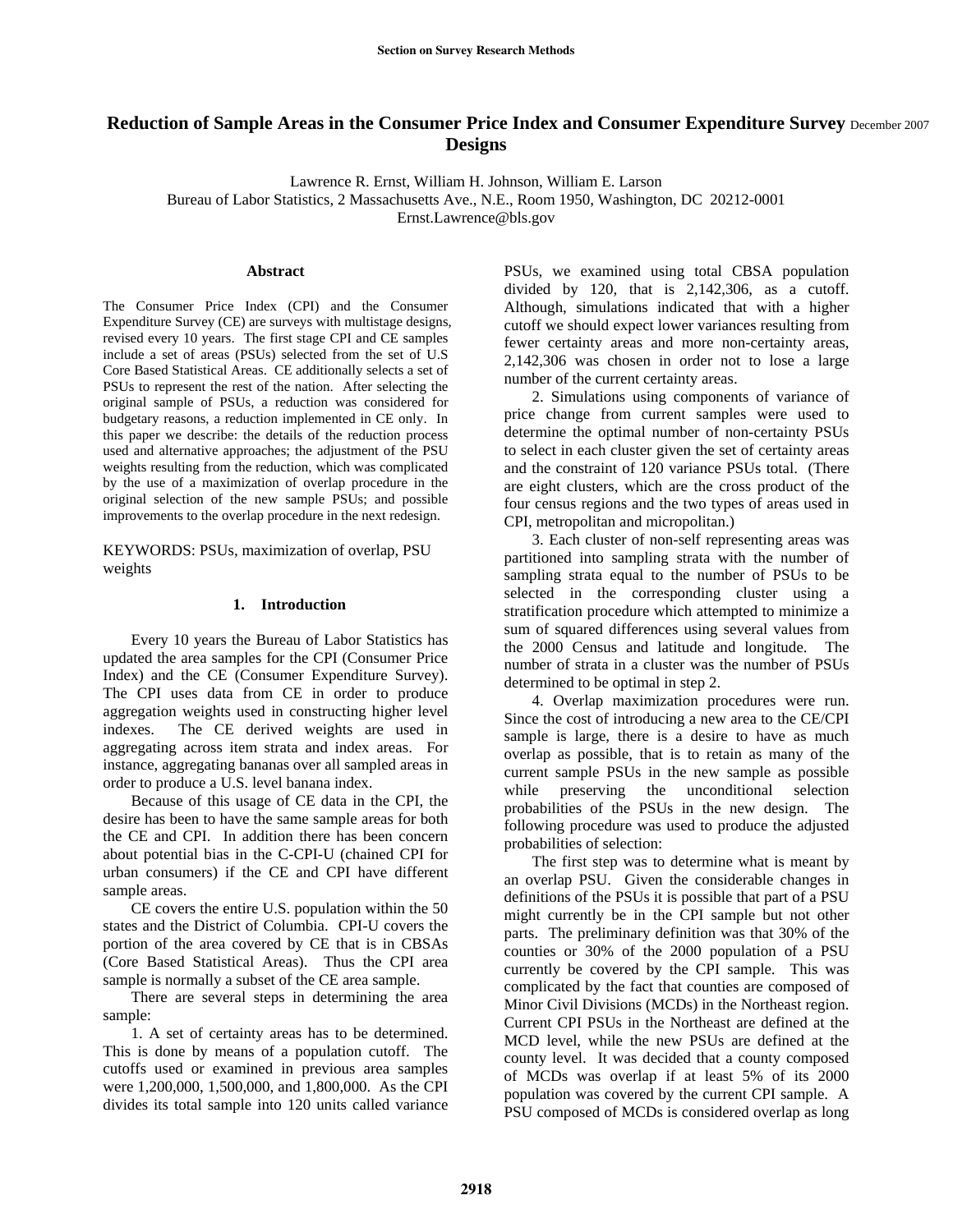as 30% of the counties are overlap and at least one of those counties is at least 30% covered by the current CPI sample based on number of MCDs.

The overlap maximization procedure, which is a modification of the procedure used in the previous redesign, attempts to increase the likelihood of selecting PSUs which are overlap. Some changes in the program had to be made due to the massive redefinition of PSUs. The procedure used operates at the level of the intersection of a new stratum with a stratum for the 1998 CPI Revision PSU sample. Due to redefinitions, there are many cases where only part of a new PSU lies within one of these intersections. Thus the new PSUs were broken in pieces for the purpose of overlap maximization and then the pieces were added together to give the total new probability of selection of a PSU. See Section 4 of this paper for a further description of this procedure.

5. A controlled selection program was run to construct a complete set of patterns in each Census region and then select a pattern in each region. Among the controls were the requirements that:

Each state had to receive the number of PSUs it was expected to have based on population (rounded up or down to one of the two nearest integers).

In each region the number of overlap PSUs had to equal the expected number of overlap PSUs based upon the adjusted probabilities of the overlap PSUs (rounded up or down).

In each cluster of sampling strata, the number of PSUs selected had to equal the expected number of PSUs selected from the cluster (rounded up or down.)

The unconditional probability of any new PSU being selected had to remain unchanged by the controlled selection procedure.

The resulting selected sample of 86 areas, which will be referred to as the 86 PSUs design, was to be used for the CPI, with the CE using these 86 areas and 16 additional areas that are outside CBSAs. CE data for the new area sample was collected by Census starting in 2005. The CPI was originally supposed to start introducing the new area sample in 2008, which would replace the current area sample, an 87 PSUs design.

CPI's initial request for funding for introducing new areas and a continuous rotation of the housing sample was denied. It was decided that the cost of the CPI revision should be brought down. CPI does its own data collection so it was felt that the greatest savings would be realized by reducing the number of areas.

A description of the sample cut procedure is presented in Section 2. The remaining sections focus on the overlap procedure, principally because it affects the changes in the PSU weights due to the sample cuts. In Section 3 a linear programming overlap procedure is described, which has some advantages over the currently used procedure. In Section 4 a slightly modified version of the overlap procedure actually used in the selection of the PSUs in the 86 PSUs design is presented. The changes, which are mainly changes in presentation, were principally done to simplify comparisons between the procedure actually used in selecting the PSUs for the 86 PSUs design and the linear programming procedure. The original description of the overlap procedure actually used is presented in Johnson, Shoemaker, and Rhee (2002). It is a generalization of a procedure due to Perkins (1970). Finally, in Section 5, the calculations of the PSU weights after the sample cut are described. In particular, these weights are affected by the use of an overlap procedure.

# **2. Description of Sample Cut Procedure**

The CPI program decided to reduce the number of sample areas in the new area sample from 86 to 75 while keeping the same overall quote and housing units sample sizes by increasing within PSU sample sizes. It was believed that eliminating the overhead and startup costs and not having to maintain staff in these 11 areas would save approximately \$1,000,000 per year.

As the most expensive areas to collect data in the new design are the areas which are not in the current CPI and therefore are areas for which we do not already have data collection staff and offices in place, the only areas considered for being cut were newly selected areas.

In the CPI area sample, PSUs can be A-size (self representing), X-size (mostly metropolitan CBSAs with a few exceptions), and Y-size (mostly micropolitan CBSAs). Given the increasing population share of the Y-size areas and their relatively small samples, only the X-size areas were considered for being dropped. Note also that in the CPI's staff documentation of the sample cut process, several of the A PSUs were changed to X PSUs in conjunction with the sample cut since it was intended that indexes would no longer be published for these areas. However, since these PSUs remain certainty in the 75 PSUs design, we consider them in this paper to remain A PSUs after the sample cut.

In the Northeast region, there was one newly selected PSU and it was cut.

In the Midwest region, all three newly selected PSUs were dropped.

In the South region, there were 10 newly selected areas. Three of these areas were dropped, with these three areas selected from the 10 with equal probability. This is the only region in which some of the newly selected PSUs were not cut.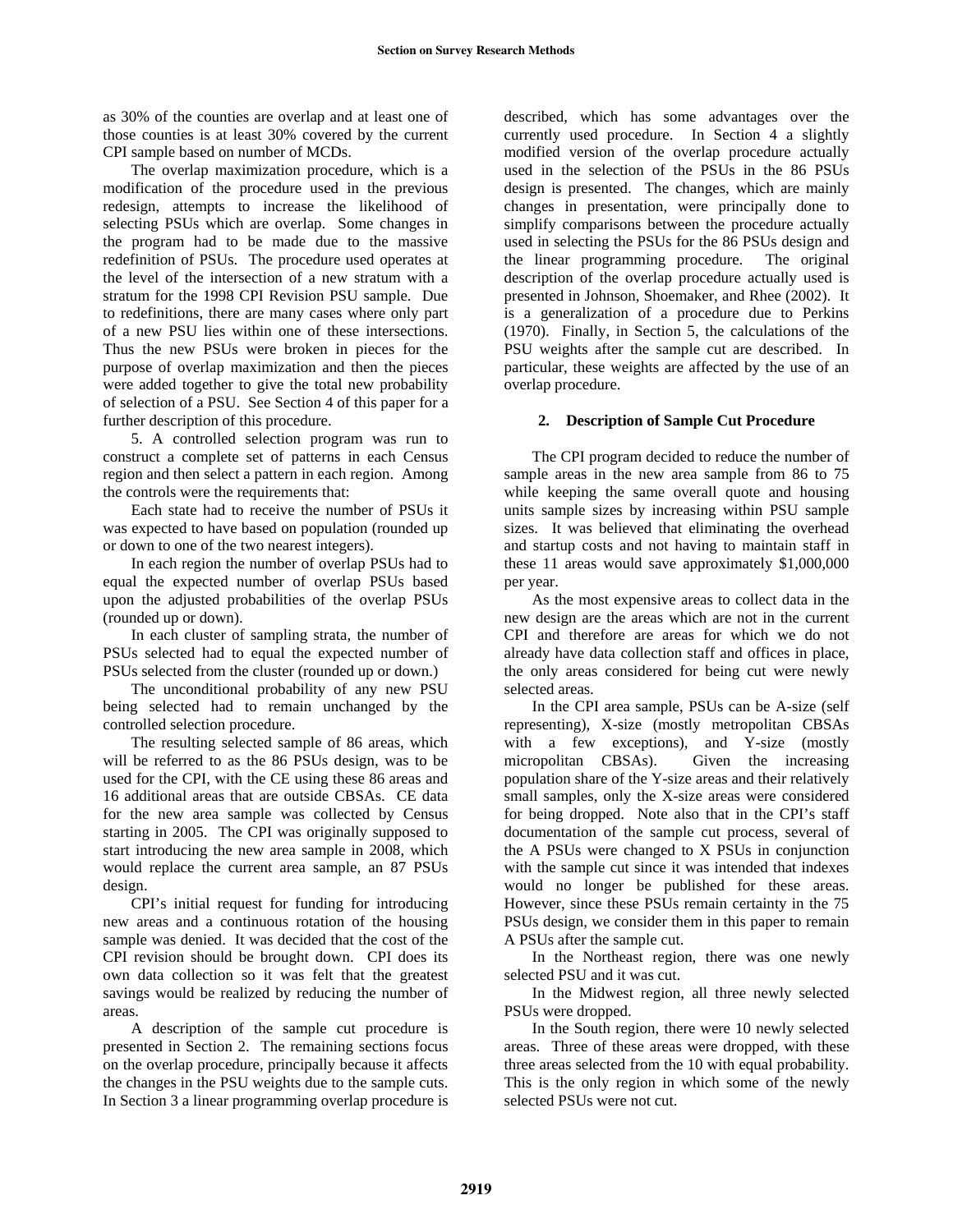In the West region, all four newly selected PSUs were dropped.

Thus a new sample of 75 PSUs for the CPI was determined. The PSU weights of the X sample PSU remaining in the 75 PSUs design were increased to reflect that these PSUs are only in sample for the 75 PSUs design if they are in sample for the 86 PSUs design and they are retained in the sample cut. The details of the weight adjustments are presented in Section 5.

Due to budget problems, CE needed to save about \$1.2 million and in 2006 implemented this reduced sample by having the Census Bureau, which collects the data for CE, drop data collection in the 11 areas CPI decided to cut and to adjust the PSU weights in the same way CPI intended.

CPI ultimately decided to return to the originally selected 86 PSUs sample, deciding that it could make up the estimated \$1,000,000 savings in other ways. As of this time, Congress has not yet approved CPI revision funding to implement a new area sample.

#### **3. Overlap Procedure of Ernst (1986)**

As mentioned in the Introduction, the overlap procedure used in the selection of the CPI PSUs in the 86 PSUs designs and earlier designs is a generalization of a procedure due to Perkins (1970).

An alternative is an overlap procedure due to Ernst (1986), which has at least four major advantages over Perkins' procedure, namely:

A. It generally yields a higher expected overlap than Perkins' procedure and never yields a lower expected overlap.

B. It is easy to modify this procedure to handle the case when the PSUs are redefined in the new design.

C. The procedure does not require that either the initial design or the new design be one PSU per stratum. In this paper, initial design and new design mostly refer to the 87 PSUs and 86 PSUs CPI designs, respectively.

D. The procedure can handle many different types of rules for what is considered an overlap, or what is considered a partial overlap. (See the last paragraph of this section for a discussion of partial overlap.)

In addition, the Ernst (1986) procedure shares with Perkins' procedure the desirable property that it is not required that the PSUs in the initial sample be selected independently from stratum to stratum. The reason that this property is mentioned is that there are some overlap procedures, such as the procedure of Causey, Cox, Ernst (1985), that require this independence assumption but do not preserve this independence from stratum in the new design and hence cannot be used in two consecutive redesigns.

Therefore, these overlap procedures are not described here. This issue is discussed in more detail in Ernst (1986).

We proceed to describe the procedure of Ernst (1986). Since the CPI is a one PSU per stratum design, we restrict the description to this case in order to simplify it, although this restriction is not necessary and is not used in Ernst (1986). Also, since in the CPI the PSUs definitions differ in the 87 and 86 PSUs designs, we do not restrict our description to the case when the PSU definitions are identical in the old and the new designs.

Note first that each stratum *S* in the new design represents a separate problem, with  $S_k$ ,  $k = 1, ..., N$ , denoting the PSUs in *S* and  $\pi_k$  denoting the probability of selection of  $S_k$  in the new sample. Let  $I_1, \ldots, I_r$  be the strata in the initial design having at least one PSU that intersects a PSU in *S*. The general idea of the procedure is to select one of the  $I_i$  and then condition the selection of the new sample PSU from *S* on which PSU from  $I_i$  was chosen in the initial sample. Furthermore, in general, one specific  $I_i$  is not chosen with certainty, but instead a probability  $y_i$  is assigned to each of the  $I_i$ , with the  $y_i$ ,  $i = 1,...,r$ , being a set of variables in the optimization process. For each  $i = 1,...r$ , let  $I_{ij}$ ,  $j = 1,...,u_i$ , denote the PSUs in  $I_i$ ; let  $x_{ijk}$  denote the joint probability that  $I_i$  is the selected initial stratum,  $I_{ij}$  is the PSU from this stratum selected in the initial sample, and  $S_k$  is the new PSU selected from *S*. Let  $p_{ij}$  be the probability of selection of  $I_{ij}$  in the initial sample.

The  $x_{ijk}$ 's are variables in the linear programming problem to be described and the only such variables besides the  $y_i$ 's. After an optimal set of values is obtained by solving the linear programming problem, the desired probabilities, which are the probabilities of selection of each of the  $S_k$ 's conditioned on the initial sample PSUs in  $I_1, \ldots, I_r$ , can be expressed in terms of the optimal  $y_i$ 's and  $x_{ijk}$ 's and the known  $p_{ij}$ 's as follows.

$$
\Pr(S_k | I_i, I_{ij}) = \frac{\Pr(I_i, I_{ij}, S_k)}{\Pr(I_i, I_{ij})} = \frac{x_{ijk}}{y_i p_{ij}},
$$

from which it follows that

$$
Pr(S_k | I_{1j_1},...,I_{rj_r}) = \sum_{i=1}^{r} \frac{x_{ij_ik}}{p_{ij_i}}
$$

where  $I_{ij}$   $i = 1,...,r$ , is the PSU in stratum  $I_i$  that was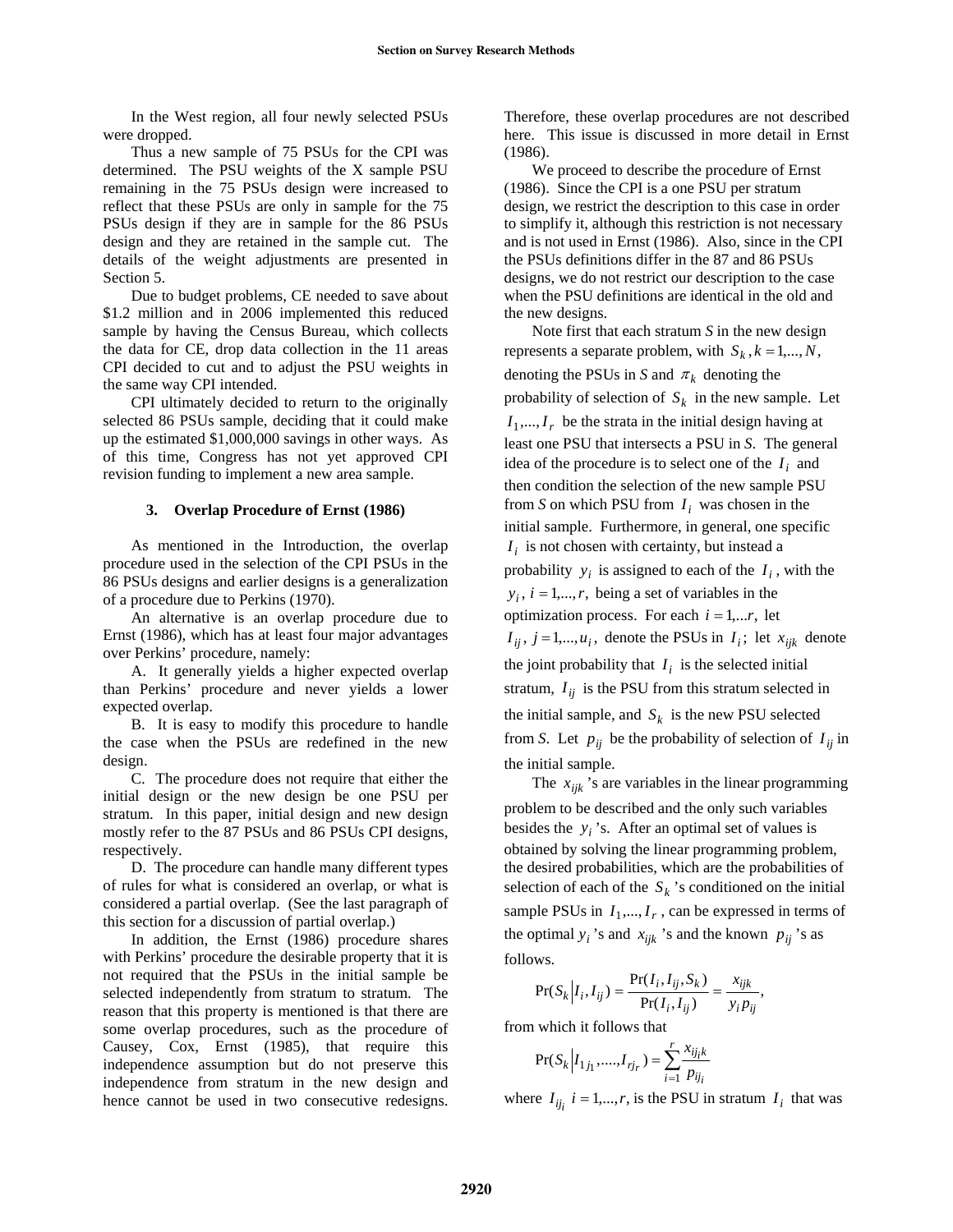in the initial sample.

All that remains is to state the linear programming problem that yields the optimal set of  $x_{ijk}$  's and  $y_i$ 's.

The constraints will be presented first and then the objective function. Since new unconditional probabilities must be preserved, the probabilities of all the three stage events with  $S_k$  as the new sample PSU

in *S* must sum to  $\pi_k$ , that is

$$
\sum_{i=1}^r \sum_{j=1}^{u_i} x_{ijk} = \pi_k, \, k=1,...,N
$$

Similarly, since  $Pr(I_i, I_{ij}) = p_{ij} y_i$ , we also have that

$$
\sum_{k=1}^{N} x_{ijk} = p_{ij} y_i, i = 1,...,r, j = 1,...,u_i
$$

The final constraint is

$$
\sum_{i=1}^r y_i = 1
$$

which arises from the fact that exactly one initial stratum is chosen to provide information that is input in the process of selecting a new sample PSU from *S*.

As for the objective function, it will be of the form

$$
\sum_{i=1}^r \sum_{j=1}^{u_i} \sum_{k=1}^N c_{ijk} x_{ijk}
$$

where  $c_{ijk}$  for each *i*, *j*, *k* is a constant to be determined.

One possibility is for  $c_{ijk}$  to be either 0 or 1 depending on the magnitude of the intersection of  $I_{ij}$ and  $S_k$ ; that is outcome *i*, *j*, *k* leads to overlap and hence  $c_{ijk} = 1$  if, for example, a certain percentage of  $S_k$  is covered by  $I_{ij}$  based on either the new design population or the number of subdivisions of the PSU, such as counties, while otherwise  $c_{ijk} = 0$ . This

approach is based on the requirement of a single initial sample PSU covering a certain percentage of the new sample PSU rather than an alternative of all the initial sample PSUs intersecting  $S_k$  combined covering this percentage.

A second possibility is for each  $c_{ijk}$  to be determined by considering PSU  $I_{ij}$  together with a set of initial PSUs with one initial PSU from each initial stratum other than  $I_i$  that intersects *S*. This yields a set of PSUs one from each stratum  $I_1, ..., I_r$ . For each such set the product of the initial selection probabilities of each PSU in this set except for PSU  $I_{ij}$  is calculated and the product summed over all such sets for which the set covers the required percentage of  $S_k$  to obtain

 $c_{ijk}$ . This is the desired goal of the approach taken in

the selection of sample PSUs for the 86 PSUs CPI design, since for this selection a PSU (except for a PSU composed of MCDs) is considered to be overlap if 30 % of the 2000 population of the PSU or 30% of the counties in the PSU are covered by the 87 PSUs sample, regardless of the number of PSUs from the 87 PSUs design needed to meet this 30% figure. However, for the procedure actually implemented, as described in Section 4, this overlap goal may actually not be met since that procedure attempts to retain the intersection of an initial sample PSU and a new PSU regardless of how little of the new population of the new PSU is in the intersection.

A third approach is to have the value of  $c_{ijk}$  be the

proportion of  $S_k$  that is in the intersection of  $I_{ij}$  and  $S_k$  based on 2000 population. This approach is illustrated in Ernst (1986). This approach, unlike the other two approaches allows for an outcome  $i, j, k$  to be considered a partial overlap, that is  $0 < c_{ijk} < 1$ ,

when an initial sample PSU partially intersects a new sample PSU.

# **4. Perkins' Method and its Generalization**

The method of Perkins (1970) has some of the same characteristics as that of Ernst (1986), at least for one PSU per stratum designs, which are the only type considered in this paper. (Perkins never generalized his procedure to other designs, while the Ernst (1986) procedure is not restricted to such designs.) In addition, in Perkins' procedure, unlike the Ernst procedure, it is assumed that that the PSU definitions are the same in the initial and new designs. Since for CPI the PSUs in the 87 PSUs design and the 86 PSUs design are defined differently, the selection of PSUs for the 86 procedure was done using a generalization of Perkins' procedure due to Johnson, Shoemaker, and Rhee (2002), which will be referred to as JSR. This procedure allows for different PSU definitions in the initial and new designs. However, although in the CPI application a new PSU is generally considered to be overlap if it is 30% covered by the initial sample, as explained in the Introduction, JSR actually attempts to select any new PSU that has any intersection at all with an initial sample PSU.

Although the procedure of Ernst (1986) has several advantages as we have mentioned in Section 3, we proceed to describe JSR since this was the procedure used in selecting the 86 PSUs design and hence is needed in calculating the probability of a PSU in the 86 PSUs design being considered overlap. As mentioned in the Introduction, our description of the JSR procedure will be somewhat different than given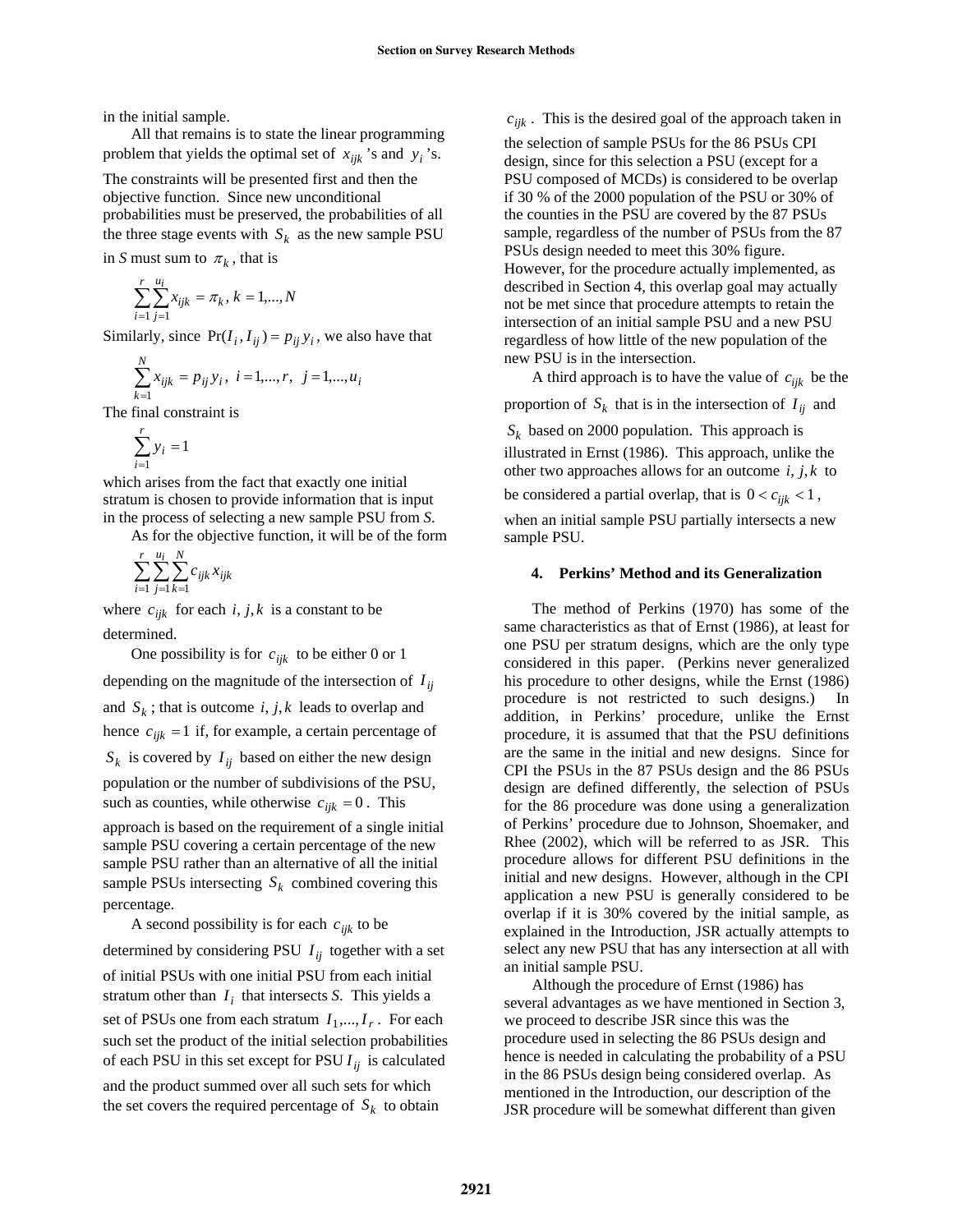in that paper.

For  $i = 1,...,r$ ,  $j = 1,...,u_i$ ,  $k = 1, ..., N$ , let  $\pi_{ij}$  be the proportion of the 2000 population of *S* that is in  $I_{ij}$ and let  $\pi_{k|ij}$  be the proportion of the 2000 population of  $I_{ij} \cap S$  that is in  $S_k$ .  $y_i$  has the same meaning as in Section 3, which is the probability of initial stratum  $I_i$  being selected to provide information on the initial sample. However, for JSR  $y_i$  is not obtained by solving a linear programming problem but instead is simply the proportion of the 2000 population of *S* that is covered by  $I_i$ .

Also, instead of calculating the variables  $x_{ijk}$ using linear programming, we calculate  $x_{ijtk}$  for  $i = 1,...,r$ ,  $j, t = 1,...,u_i$ ,  $k = 1, ..., N$ , where  $x_{ijtk}$  is the joint probability of the following four events: the piece of the new PSU in *S* is selected from  $I_i$ ;  $I_{ij}$  is the initial sample PSU selected from  $I_i$ ; the new PSU in *S* is selected from a piece of a PSU in *S* that resides in  $I_{it}$ ; and the piece of the new PSU that is selected from  $I_{it}$  resides in  $S_k$ , that is  $S_k$  is the new sample PSU selected from *S*.  $x_{ijkt}$  is obtained by letting

$$
x_{ijjk} = y_i p_{ij} \min{\{\pi_{ij}/(y_i p_{ij}), 1\}} \pi_{k|ij}
$$

$$
x_{ijik} = \frac{y_i p_{ij} (1 - \min(\pi_{ij}/(y_i p_{ij}), 1)) \pi_{k|ii}}{\sum_{l=1}^{u_i} (\max{\{\pi_{il} - y_i p_{il}, 0\}})}
$$

$$
\times \max{\{\pi_{it} - y_i p_{it}, 0\}} \text{ if } t \neq j
$$

where  $\pi_{k|it}$  is the proportion of  $S \cap I_{it}$ , based on the 2000 population, that resides in  $S_k$ . It then follows that

$$
Pr(S_k | I_i, I_{ij}) = \frac{\sum_{t=1}^{u_i} x_{ijtk}}{y_i p_{ij}}
$$

and hence

$$
\Pr(S_k \Big | I_{1 j_1},...,I_{r j_r}) = \sum_{i=1}^r \frac{\sum_{t=1}^{u_i} x_{ijtk}}{p_{ij_i}}
$$

where  $I_{ij}$   $i = 1,...,r$ , is the PSU in stratum  $I_i$  that was in the initial sample.

# **5. Calculation of PSU Weights After Sample Cut**

In order to obtain PSU weights after the sample cut that reflect the probability of selection, the key is that this weight, which is a random variable *w*, must satisfy  $E(w) = 1$  for each of the 75 retained PSUs and, in addition, that  $w = 0$  for any PSU not among the 75 PSUs. See Ernst (1989) for a discussion of this issue. Here the expectation is over all possible 87 PSUs design sample PSUs, 86 PSUs design sample PSUs selected using the overlap maximization procedure, and 75 PSUs design sample PSUs selected using the sample cut procedure.

We assume that the weight before the sample cut satisfies the conditions that  $E(w) = 1$  for each of the PSUs in sample for the 86 PSUs design and  $w = 0$  if the PSU is not in sample for the 86 PSUs design. We only consider sample PSUs that are X PSUs in the 86 PSUs design, since these are the only PSUs that are eligible to be cut in the 75 PSUs design. We also assume that the sample PSUs in the 87 PSU design were selected independently from stratum to stratum. This is not actually true since the sample PSUs in the 87 PSUs design were selected using an overlap maximization procedure and, as shown in Ernst (1986), the use of most overlap maximization procedures, including Perkins' procedure, destroys the stratum to stratum independence. See Case 2 below for further discussion of this issue.

We proceed to describe the weighting procedure for the 31 PSUs that are X sample PSUs in both the 86 PSUs design and the 75 PSUs design by considering the following cases. (In general more complex cases are possible, but in this work only the cases described below occurred.)

Case 1. South region.

Case 1.A. X PSUs in 86 PSUs design that overlap PSUs in 87 PSU design.

There are 8 such PSUs. The PSU weight for each of these PSUs after the sample cut is the same as it is before the sample cut since each of these PSUs are retained in the 75 PSU design with certainty.

#### Case 1.B. All other X PSUs.

There are 10 sample X PSUs in the South region in the 86 PSUs design that are not considered as continuing from the 87 PSUs design. Of the 10, 7 were selected with equal probability to remain in sample in the 75 PSUs design. For each of these 7 PSUs, the PSU weight before the cut is multiplied by 10/7 to obtain the base PSU weight after the cut. This weight is adjusted by a benchmark factor, which forces the sum of the weighted PSU population in the 7 retained sample PSUs in the South region to agree with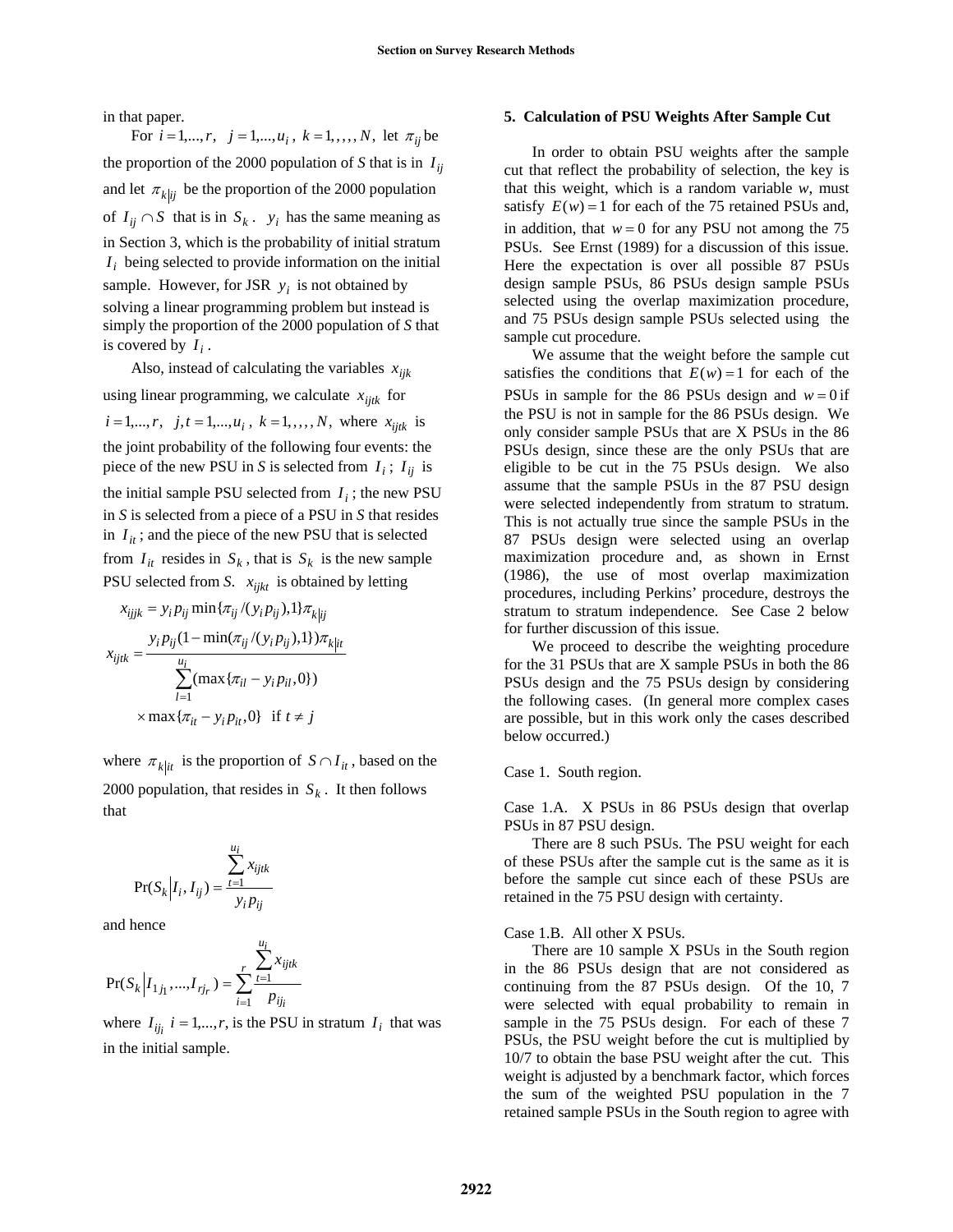the 2000 census population for the 10 strata from which these 7 PSUs were selected. Similar benchmark factor adjustment would be done in the other three regions.

# Case 2. Three other regions.

For each of the three subcases of Case 2 described below, we present a formula for the probability that an X PSU was in sample for both the 87 PSUs design and the 86 PSUs design, since in these three regions an X PSU is in the 75 PSU sample if and only if these two events both occur. The reciprocal of this joint probability is the base PSU sample weight after the sample cut. Now if the selection of a PSU in the 87 PSUs design and the selection of a PSU in the 86 PSUs design were independent events, then this joint probability would be the product of the probability of being in the 87 PSUs design and the probability of being in the 86 PSUs design. However, this independence does not hold because, as explained earlier, a procedure was used in selecting the 86 PSUs design sample that maximized overlap with the 87 PSUs design sample and in general the use of such an overlap procedure destroys such independence. For the three sub-cases we present expressions for the joint probability that correctly take into account the use of the overlap maximization procedure in the selection of the PSUs in the 86 PSUs design. However, to avoid undue complexities, the calculation makes the incorrect assumption that the sample PSUs in the 87 PSUs design were selected independently from stratum to stratum, when in fact these PSUs were also selected using an overlap procedure. In addition, we ignored the fact that a controlled selection procedure, as explained in JSR and summarized in Step 5 of Section 1 of this paper, was used in selecting the PSUs in both the 87 and 86 PSUs designs and that controlled selection generally destroys the independence of sampling from stratum to stratum. As a practical matter we had no choice, since as far as we know the data to completely calculate the joint probabilities correctly no longer exists. We believe that taking into account the use of the overlap procedure in selecting the sample PSUs for the 86 PSUs design, as we have done, is the most important step that we could have taken in obtaining the correct joint probabilities.

We now proceed to present these three sub-cases:

Case 2.A. An entire sample PSU  $S_k$  in the 86 PSUs design is contained in a single sample PSU  $I_{ij}$  in the 87 PSUs design. There are 11  $S_k$  in these regions satisfying this condition.

For each such  $S_k$ , let  $p_{ij}$  be the probability of selection of the corresponding  $I_{ij}$  in the 87 PSUs

design and let  $\pi_{ij}$  be probability that the PSU selected from *S* in the 86 PSUs design is selected from a piece of  $I_{ij}$ . Let  $y_i$  be as described in Section 4. Then the probability that  $S_k$  is an overlap PSU, which is the probability that  $I_{ij}$  is in sample for the 87 PSUs design and  $S_k$  is in sample for the 86 PSUs design is

$$
y_i p_{ij} \min\{\pi_{ij} / (y_i p_{ij}), 1\} \pi_{k|ij} \tag{5.1}
$$

The reason that this is so is that  $y_i p_{ij}$  is for stratum *S* the joint probability that  $I_i$  is the corresponding selected initial stratum and  $I_{ij}$  is the initial sample PSU in  $I_i$  for the 87 PSUs design, since these two events are independent.  $\min{\pi_{ij}} / y_i p_{ij}$ , 1} is the probability that the new PSU in *S* will be selected from a piece of  $I_{ij}$  in the 86 PSUs design given the first two events and  $\pi_{k|ij}$  is the probability that the piece of  $I_{ij}$ selected is  $S_k$ .

Case 2.B. Two of the X PSUs,  $S_k$ , in the 86 PSUs design have the following properties. Each of these PSUs was included in a single sample PSU  $I_{ij}$  in the 87 PSUs design sample except that  $S_k$  contains counties that were not included in an urban area in the 87 PSUs design and hence were not in  $I_{ij}$  and not eligible for the CPI sample.

Then (5.1) can be applied in this case as in Case 2.A if we artificially consider the non-urban counties that are part of  $S_k$  in the 86 PSUs design to be part of  $I_{ij}$  in the 87 PSUs design but with an urban population of 0. That is, under these conditions,  $S_k$ in the 86 PSUs design is contained in a single sample PSU  $I_{ij}$  in the 87 PSUs design and (5.1) applies.

Case 2.C. There are three PSUs in the 86 PSUs design that constitute this case. Each of the PSUs in this design consists of two urban counties, county 1 and county 2, which in the 87 PSUs design were in different urban strata.

Let  $I_1$ ,  $I_2$  be the 87 PSUs design strata containing county 1 and county 2, respectively; let  $I_{11}$ ,  $I_{21}$  be the PSUs in this design containing county 1 and county 2, respectively; and let *S* be the 86 PSUs design stratum containing counties 1 and 2. Let  $p_{11}$ ,  $p_{21}$  be the probability of selection of  $I_{11}$ ,  $I_{21}$  in the 87 PSUs design and let  $\pi_{11}, \pi_{21}$  be the proportion of the 2000 population of *S* in  $I_{11}$ ,  $I_{21}$ , respectively. Let